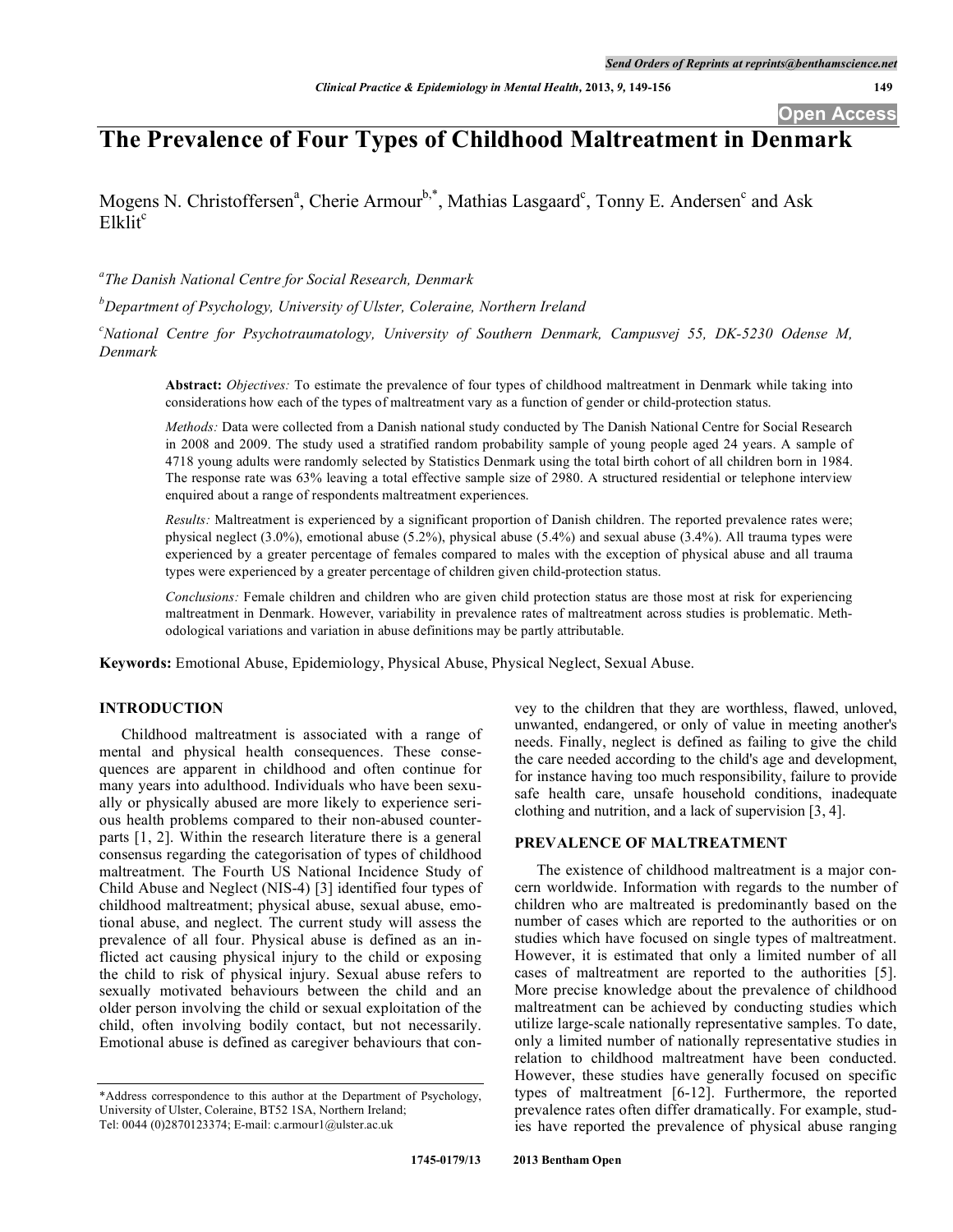from 4.5% to 47% [6, 8]. In relation to sexual abuse, studies have reported prevalence rates which range from 3% to 36% [13]. This could reflect sample specific social and cultural differences. However, it is also likely to reflect the use of different methodological procedures.

# **METHODOLOGICAL ISSUES**

The varying prevalence rates of childhood maltreatment reported across epidemiological studies may be attributed to methodological differences. For example, studies using convenience samples have on occasion reported higher rates of maltreatment, which may be attributable to sample specific variations. In addition, the use of retrospective studies has several limitations. One such limitation being, the temporal proximity between the occurrence of the event and the event recall. For example, studies employing retrospective selfreports about maltreatment, which occurred decades ago, may not be as precise as studies using self-reports from adolescents where the events occurred more recently and thus may be easier to recall.

A further issue affecting prevalence rates refers to how maltreatment is defined. Indeed, the majority of the extant research has employed broad categories of maltreatment, albeit some studies have asked questions in relation to specific events. Unfortunately however, these questions have often been ambiguous with regards to whether or not they are actually assessing maltreatment *per se*. May-Chahal and Cawson [10] for instance, found that 16% of their participants qualified for the formal definition of sexual abuse (contact and non-contact abuse), but that only 6% considered themselves as abused. Furthermore, even studies enquiring about specific types of maltreatment often use different definitions of events. For example, although sexual abuse is often categorised as both contact and non-contact sexual abuse, there is still no clear cut definition as to what actually constitutes sexual abuse. This trend is also apparent in the definition of other types of childhood maltreatment. For example, physical abuse is often defined very broadly, i.e., being hit by the hand of anyone. However, some studies do attempt to differentiate between mild and severe physical abuse [6, 8]. Even vaguer definitions exist across studies in relation to emotional abuse and neglect. Precise definitions of what constitutes particular types of abuse would be advantageous from both a research and clinical perspective. The former as it would facilitate more precise estimates of prevalence and the latter as it has been reported that when asking about an individual's abuse history, specific well-defined types of maltreatment, promote recognition rather than recall and thus reduces the subjective interpretations of whether a certain event was abuse or not [14].

A final issue relates to anonymity in data collecting methodologies. For example, in an interview situation, the interviewee may not wish to disclose the abuse due to social taboos and potential feelings of embarrassment and shame. A number of alternative interviewing procedures help to overcome the potential of underreporting, for example, telephone interviewing and Computer Assisted Personal Interviewing if the interview is conducted face to face [10]. However, it is also important to note that variations in reported prevalence rates may not be solely attributable to methodological differences. Indeed, a recent cross-national study of maltreatment in four nations (Denmark, Iceland, Lithuania, Faeroe Islands), each employing the same methodological procedures, reported rather different prevalence rates [7]. For example, severe childhood neglect was reported as five times higher in the Faeroe Islands compared to Lithuania. Thus, the Elklit and Petersen study indicated that cultural differences may exist over and above the differences which can be attributed to methodological variation. Indeed, culture specific norms may influence whether or not you regard yourself as having been abused.

# **GENDER DIFFERENCES IN CHILDHOOD MAL-TREATMENT**

Child maltreatment has devastating consequences for both males and females, however important gender differences exist. Females are reported as experiencing sexual abuse to a far greater extent than males. Furthermore, females seem to be victimized more often in family-related events whereas males are more often victimized in activities outside the family [7]. Studies have also reported that gender affects post-abuse adjustment and symptoms. Sexual abuse has been associated with gynaecological problems, headaches, arthritis, and breast cancer for women and thyroid disease for men [2]. Furthermore, Banyard, Williams, and Siegel [15], when comparing females and males who had experienced sexual abuse, found that females had more mental health symptoms than males. Unfortunately, there are only a limited number of gender studies, employing nonclinical samples, available in the extant literature. It is however, important to note that gender based estimates of abuse may be biased in that males may underreport sexual abuse and the consequences thereof, thus artificially increasing the gender differences [16].

# **NATIONALLY REPRESENTATIVE STUDIES OF CHILD MALTREATMENT**

The majority of studies tend to focus on specific types of maltreatment, generally either sexual abuse or physical abuse. Only a limited number of studies have assessed emotional abuse and neglect. Notably, fewer studies assess various types of maltreatment using nationally representative samples. Thus, given that all types of maltreatment have long-term consequences there is a need for more precise large-scale epidemiological studies gathering information on heterogeneous maltreatment types.

# **AIM OF THE PRESENT STUDY**

Childhood maltreatment has been highlighted as having profound aversive consequences on both physical and psychological health. These aversive consequences are apparent in childhood but persist for many years to come leading to adulthood illness and significant psychological distress, e.g., PTSD. Indeed, most studies focus on only one specific type of abuse, despite research which has emphasized that the target and effectiveness of interventions may vary depending on the type of maltreatment [2]. The current study aimed to conduct a detailed assessment of the prevalence of childhood maltreatment in Denmark. Using a similar approach as May-Chahal and Cawson [10], the present study asked partici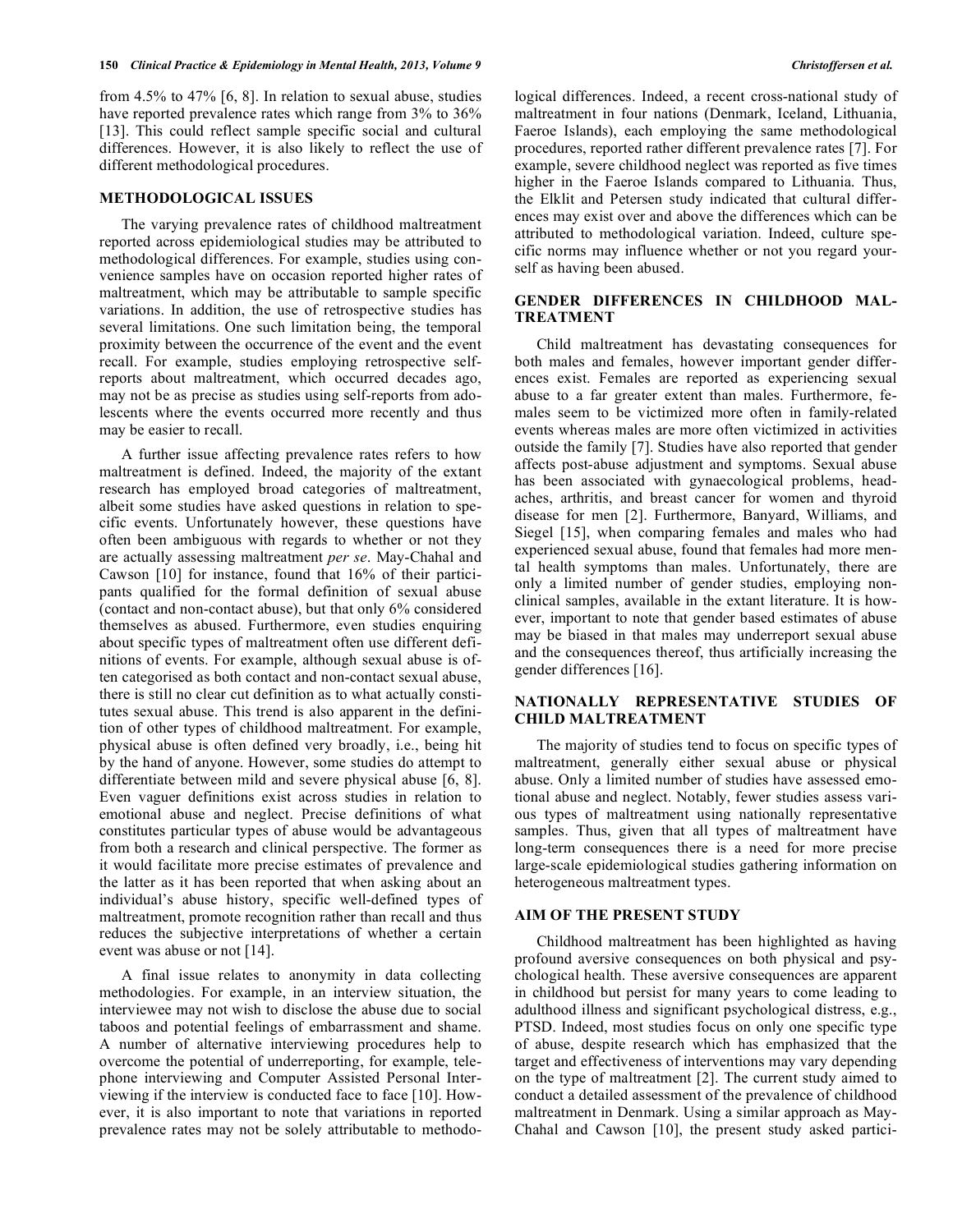pants questions regarding specific experiences of four types of maltreatment; physical abuse, sexual abuse, emotional abuse and physical neglect, a method less flawed by subjective interpretations of whether maltreatment has occurred or not. The current study also aims to assess whether the prevalence of childhood maltreatment varies as a function of gender or child care status.

# **METHODS**

### **Procedure**

Data were collected from a Danish national study conducted by The Danish National Centre for Social Research in 2008 and 2009. The study used a stratified random probability sample of young people aged 24 years. The study was founded by the Danish Research Council. A sample of 4718 young adults with Danish citizenship was randomly selected by Statistics Denmark using the total birth cohort of all children born in 1984 (excluding persons who had refused to participate in national research or were imprisoned). Participation in the study was entirely voluntary and the study was approved by the Danish Data Protection Agency. To increase the number of participants who had experienced childhood abuse and neglect, children who had been in child protection where over-sampled by stratifying the number of "child protection cases" versus "non child protection cases" (1/3:2/3). A child protection case was defined as a case where the council (according to the files of local social workers) had provided support for the child and the family or placement with a foster family due to concerns about the well-being and development of the child.

The data was collected using a structured interview, which were conducted as a telephone interview or as a residential interview when a telephone interview could not be obtained. The average duration of the interview was estimated at 43 minutes. The response format was pre-coded but with an option for respondents to add additional comments as necessary. The interview did not define abuse and neglect *per se* but asked respondents if they had experienced specific incidences which are characterised as abusive or neglectful. A letter sent prior to the data collection informed each participant about the nature of the research, the possibility of being interviewed in the home, and the procedures securing confidentiality. Persons, who did not respond to the letter, where contacted by telephone if possible, and then eventually contacted at their home address. A minimum of six contact attempts (conducted during different times at the day as well as on working days and during the weekend) was made to each non-responding participant. At least three of these attempts were made at the home address.

The interviewers where carefully trained by The Danish National Centre for Social Research prior to the data collection. The training included detailed oral information and standardized written instructions regarding the purpose and content of the study. Moreover, test trials were conducted to familiarize the interviewers with the questionnaire and the coding procedure. The study included several sensitive questions regarding sexual abuse and violence. Hence, participants, who were interviewed in their home, answered these questions using computer assisted personal interviewing, whereby respondents could enter their answers directly on to

a laptop computer. This method has been validated in similar studies [10]. Moreover, all participants were given the opportunity to speak to an experienced psychologist, via a telephone help line, after completing the interview.

#### **Participants**

A total of 2980 interviews were achieved with a response rate of 63%. The most common reasons for non participation were refusal to take part in the study (21%), lack of contact (13%), and illness or disability (2%). To adjust for the oversampling of child protection cases the data have been weighted so that findings are representative of the total Danish population of young people aged 24 years.

The demographic characteristics of the total sample (weighted), the non child protection cases, and the child protection cases are summarized in Table **1**.

# **Measures**

*Physical Neglect.* Retrospective reports on neglect by parents or guardians were obtained utilizing seven singleitems that describes different experiences of physical neglect (aged <12; please see Table **2**). The items asked whether respondents had experienced seven types of physical neglect and scores were rated on a two-point (yes/no) format.

*Emotional Abuse.* Retrospective reports on emotional abuse by parents or guardians were obtained utilizing singleitems that describes different experiences of emotional abuse (aged <12; please see Table **3**). The items asked whether respondents had experienced six types of emotional abuse and scores were rated on a two-point (yes/no) format.

*Physical Abuse.* Retrospective reports on physical abuse by parents or guardians was obtained utilizing single-items that describe different experiences of serious violent treatment (aged <12; please see Table **4**). The items asked whether respondents had experienced seven different types of abuse and scores were rated on a two-point (yes/no) format.

*Sexual Abuse.* Retrospective reports on sexual abuse by parents or guardians were obtained utilizing single-items that describe experiences of serious sexual abuse (aged <24; please see Table **5**). The four types of abuse were rated on a two-point (yes/no) format.

# **RESULTS**

# **Physical Neglect**

A total of 3.0% of the sample experienced some form of physical neglect from their parents or guardians under the age of 12. When the sample was split by gender 2.6 % of all males and 3.4 % of all females reported experiencing physical neglect. The most prevalent experience reported was being responsible for their own care whilst sick (total =  $5.9 \%$ ). The most prevalent experience reported by males (6.2 %) and females (5.7 %) remained consistent with that reported by the full sample. When the sample was split by child protection status a total of 2.1% of the non-protection cases and 16.0% of child protection cases reported experiencing some form of physical neglect at the hands of their parents or guardians. The most prevalent of which, for the nonprotection cases, was again being responsible for own care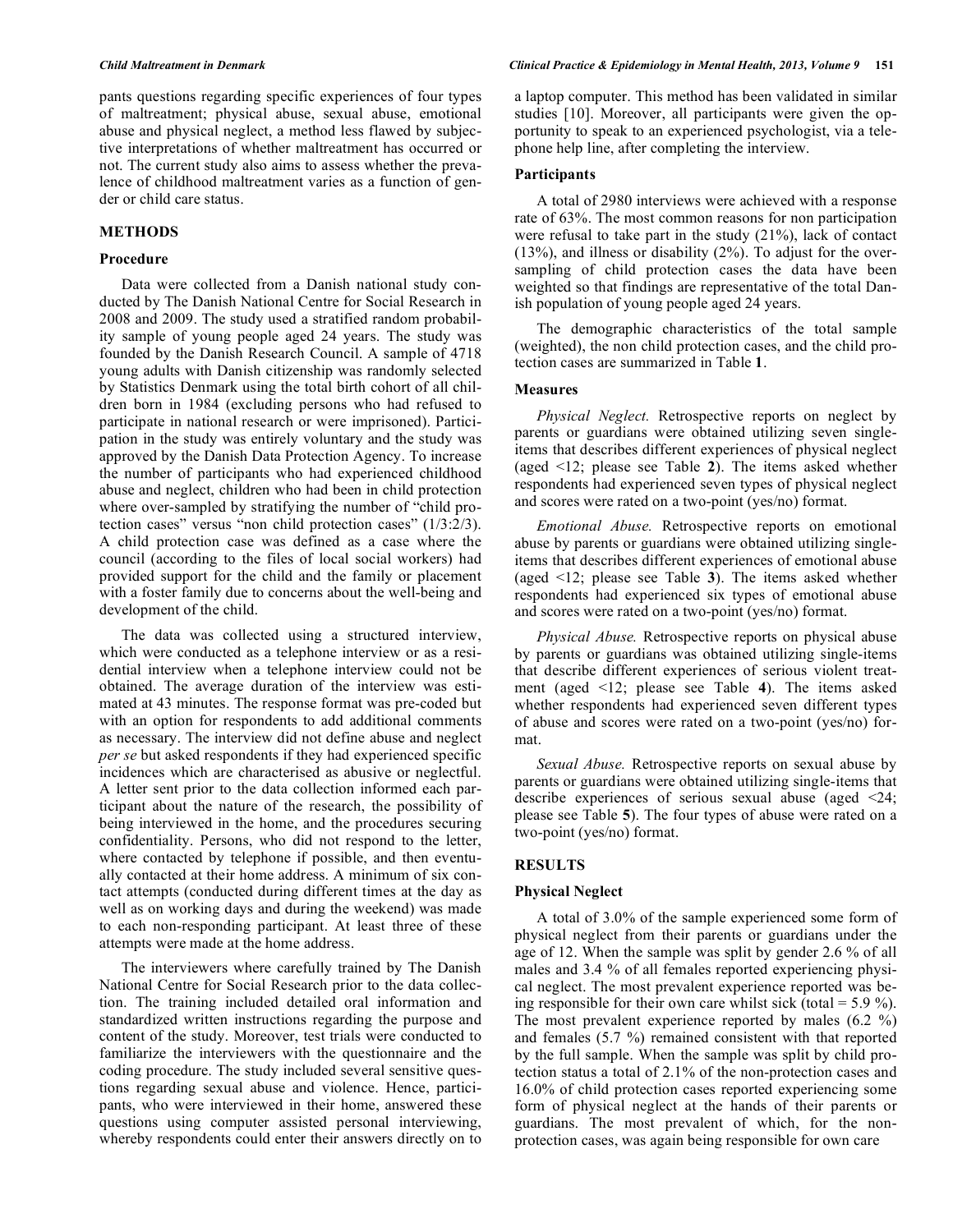|                       | <b>Total Sample Weighted</b><br>$N = 2980$ (Percent Values) | <b>Child Non-Protection Case</b><br>$N = 2128$ (Percent Values) | <b>Child Protection Case</b><br>$N = 852$ (Percent Values) |
|-----------------------|-------------------------------------------------------------|-----------------------------------------------------------------|------------------------------------------------------------|
| Gender                |                                                             |                                                                 |                                                            |
|                       |                                                             |                                                                 |                                                            |
| Male                  | 52.2                                                        | 52.0                                                            | 55.5                                                       |
| Female                | 47.8                                                        | 48.0                                                            | 44.5                                                       |
| No. of Children       |                                                             |                                                                 |                                                            |
| $\boldsymbol{0}$      | 91.2                                                        | 91.8                                                            | 81.6                                                       |
|                       | 6.6                                                         | 6.2                                                             | 12.9                                                       |
| $\overline{c}$        | 1.8                                                         | 1.6                                                             | 4.8                                                        |
| $\Rightarrow$ 3       | 0.3                                                         | 0.3                                                             | 0.6                                                        |
| Education             |                                                             |                                                                 |                                                            |
| $< 11$ yrs            | 11.7                                                        | 10.2                                                            | 34.4                                                       |
| $>11$ yrs             | 87.0                                                        | 88.6                                                            | 62.3                                                       |
| Still in education    | 0.5                                                         | 0.5                                                             | 0.6                                                        |
| Other                 | $0.8\,$                                                     | 0.7                                                             | 2.6                                                        |
| <b>Marital Status</b> |                                                             |                                                                 |                                                            |
| Married / Cohabiting  | 46.0                                                        | 46.1                                                            | 44.7                                                       |
| Single                | 54.0                                                        | 53.9                                                            | 55.2                                                       |

# **Table 1. Demographic Characteristics of Child Non-Protection Cases and Child Protection Cases**

*Note*. All values are weighted.

# **Table 2. Experience of Physical Neglect from Parents or Guardians by Gender and Child Protection Status**

|                                                                                                         | Total | Male | Female | <b>Child Non-Protection Case</b> | <b>Child Protection Case</b> |
|---------------------------------------------------------------------------------------------------------|-------|------|--------|----------------------------------|------------------------------|
| Total $(N)$                                                                                             | 2980  | 1579 | 1401   | 2128                             | 852                          |
| Weighted $(N)$                                                                                          | 2980  | 1555 | 1425   | 2794                             | 186                          |
| Aged $\leq$ 12 you were expected to wash own clothes (%)                                                | 2.9   | 1.7  | 4.2    | 2.4                              | 10.8                         |
| Aged <12 you had to attend school in dirty clothes because<br>there were no clean ones available $(\%)$ | 1.5   | 1.6  | 1.4    | 1.1                              | 8.0                          |
| Aged <12 you were occasionally starved due to lack of food<br>or no one available to prepare meals (%)  | 1.2   | 1.0  | 1.4    | 0.7                              | 8.8                          |
| Aged <12 you were responsible for own care when sick $(\%)$                                             | 5.9   | 6.2  | 5.7    | 5.5                              | 13.1                         |
| Aged <12 had to call a doctor for yourself when ill $(\%)$                                              | 0.6   | 0.5  | 0.6    | 0.5                              | 2.1                          |
| Often had to care for yourself due to parental alcohol or drug<br>problems $(\% )$                      | 3.9   | 2.9  | 4.9    | 2.9                              | 19.0                         |
| Were often abandoned in the home for several days $(\%)$                                                | 1.3   | 1.4  | 1.1    | 0.9                              | 6.8                          |
| Total $(\% )$                                                                                           | 3.0   | 2.6  | 3.4    | 2.1                              | 16.0                         |

Note: All percentage values are weighted; Total = Positive endorsement of at least two items; Categories were not mutually exclusive.

# **Table 3. Experience of Emotional Abuse from Parents or Guardians by Gender and Child Protection Status**

|                                                                                                             | <b>Total</b> | Male | Female | <b>Child Non-Protection Case</b> | <b>Child Protection Case</b> |
|-------------------------------------------------------------------------------------------------------------|--------------|------|--------|----------------------------------|------------------------------|
| Total $(N)$                                                                                                 | 2980         | 1579 | 1401   | 2128                             | 852                          |
| Weighted $(N)$                                                                                              | 2980         | 1555 | 1425   | 2794                             | 186                          |
| Addressed in humiliating (e.g. being called lazy, stupid, or<br>useless) manner by parents/guardians $(\%)$ | 13.1         | 12.6 | 13.7   | 12.0                             | 30.6                         |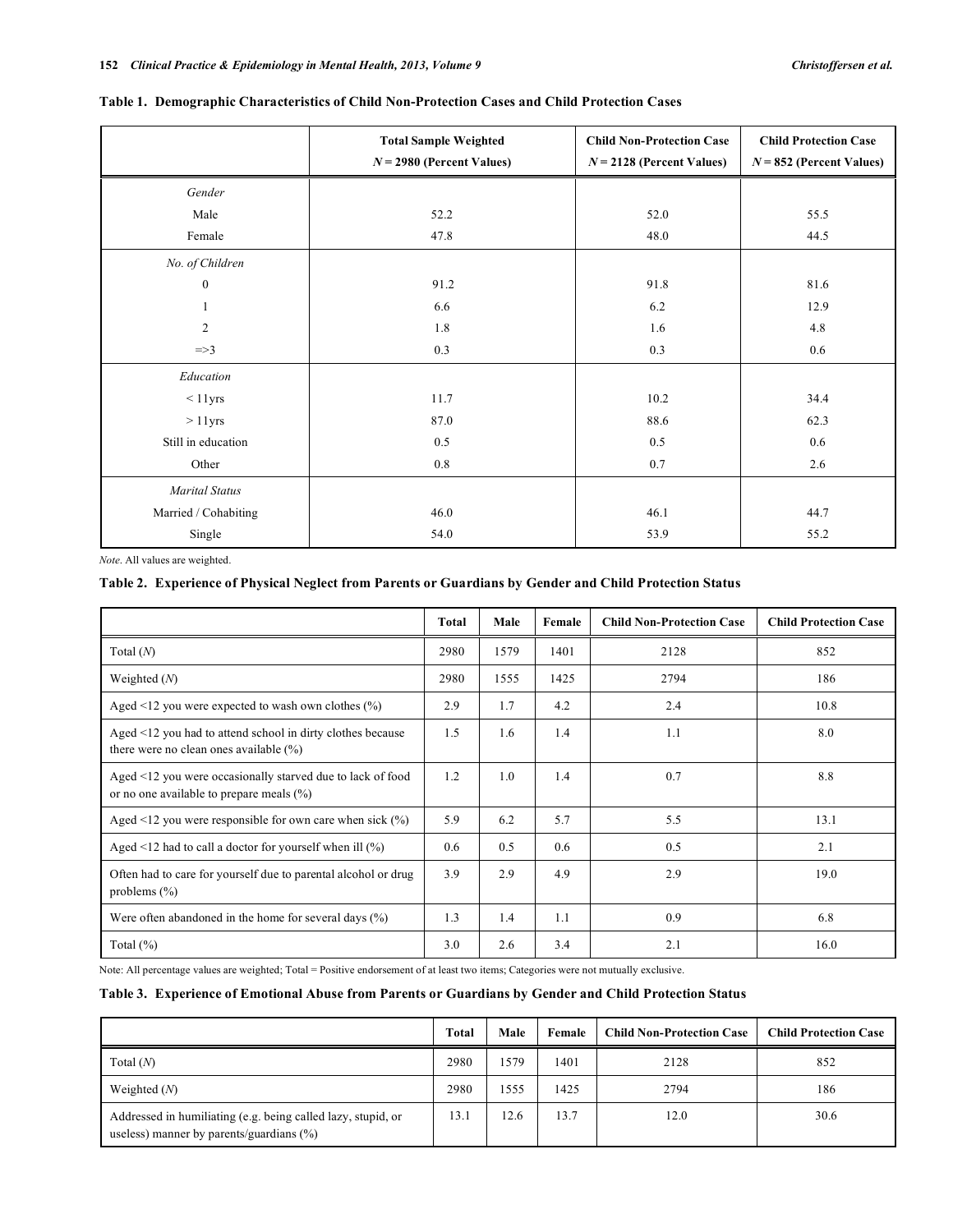**Table 3. contd….**

|                                                                                                               | Total | Male | Female | <b>Child Non-Protection Case</b> | <b>Child Protection Case</b> |
|---------------------------------------------------------------------------------------------------------------|-------|------|--------|----------------------------------|------------------------------|
| Humiliated or degraded in public by parents/guardians (%)                                                     | 5.4   | 4.4  | 6.4    | 4.7                              | 16.4                         |
| Threatened about getting thrown out of the home by par-<br>ents/guardians $(\% )$                             | 13.6  | 15.3 | 11.7   | 12.3                             | 33.3                         |
| Threatened about violent punishment by parents/guardians (%)                                                  | 3.0   | 3.1  | 2.9    | 2.4                              | 12.0                         |
| Parents/guardians have through their behaviour shown that you<br>were unwanted, unloved, and worthless $(\%)$ | 4.9   | 4.1  | 5.8    | 3.9                              | 19.8                         |
| Parents/guardians have critized or bullied you constantly (%)                                                 | 2.9   | 2.0  | 3.9    | 2.3                              | 12.3                         |
| Total $(\% )$                                                                                                 | 5.2   | 4.4  | 6.1    | 4.2                              | 19.6                         |

*Note.* All percentage values are weighted; Total = Positive endorsement of at least three items; Categories were not mutually exclusive.

# **Table 4. Experience of Physical Abuse from Parents / Guardians by Sex and Child Protection Status**

|                                                                                                                          | Total | Male | Female | <b>Child Non-Protection Case</b> | <b>Child Protection Case</b> |
|--------------------------------------------------------------------------------------------------------------------------|-------|------|--------|----------------------------------|------------------------------|
| Total $(N)$                                                                                                              | 2980  | 1579 | 1401   | 2128                             | 852                          |
| Weighted $(N)$                                                                                                           | 2980  | 1555 | 1425   | 2794                             | 186                          |
| Beaten with an object, such as a whip or coat hanger? $(\%)$                                                             | 2.6   | 3.2  | 2.1    | 2.1                              | 11.4                         |
| Threatened with a weapon, such as a knife or a gun? $(\%)$                                                               |       | 0.4  | 0.5    | 0.3                              | 2.5                          |
| Had objects thrown at you? $(\%)$                                                                                        |       | 3.2  | 2.2    | 2.1                              | 12.0                         |
| Grabbed round the neck and chocked? (%)                                                                                  | 0.5   | 0.3  | 0.6    | 0.3                              | 2.5                          |
| Been left with burn or bite marks? $(%)$                                                                                 | 0.2   | 0.1  | 0.3    | 0.1                              | 1.9                          |
| Had injuries such as broken bones, stab wounds, brain<br>haemorrhage, or burns which were treated by a doctor? (%)       | 0.3   | 0.2  | 0.4    | 0.2                              | 2.2                          |
| Been hit, kicked or exposed to violence which has resulted<br>in bruising, bleeding, or other physical injuries? $(\% )$ | 2.2   | 2.3  | 2.2    | 1.6                              | 12.0                         |
| Total $(\% )$                                                                                                            | 5.4   | 6.3  | 4.5    | 4.5                              | 19.7                         |

Experience of physical abuse from parents / guardians by sex and child protection status

Note. All percentage values are weighted; Total = Positive endorsement of at least one item; Categories were not mutually exclusive.

#### **Table 5. Experiences of Sexual Abuse by Sex and Child Protection Status**

|                                                                                                         | Total | Male | Female | <b>Child Non-Protection Case</b> | <b>Child Protection Case</b> |
|---------------------------------------------------------------------------------------------------------|-------|------|--------|----------------------------------|------------------------------|
| Total $(N)$                                                                                             | 2980  | 1579 | 1401   | 2128                             | 852                          |
| Weighted $(N)$                                                                                          |       | 1555 | 1425   | 2794                             | 186                          |
| Experienced sexual touching or someone exposing their<br>private parts /sex organs to you $\frac{9}{0}$ |       | 0.5  | 4.8    | 2.1                              | 9.5                          |
| Experienced attempted intercourse (%)                                                                   |       | 0.4  | 5.0    | 2.2                              | 9.2                          |
| Experienced forced / completed intercourse (%)                                                          | 1.9   | 0.2  | 3.8    | 1.6                              | 6.5                          |
| Experienced other types of sexual behaviour $(\%)$                                                      |       | 0.2  | 1.4    | 0.6                              | 3.8                          |
| Total $(\% )$                                                                                           |       | 0.7  | 6.4    | 2.9                              | 11.6                         |

Experiences of sexual abuse by sex and child protection status

Note. All percentage values are weighted; Total = Positive endorsement of at least one item; Categories were not mutually exclusive; Values pertain to experiences occurring under the age of 24.

when sick (5.5 %). However, this differed for the child protection cases, the most prevalent experience reported was 'often had to care for yourself due to parental alcohol or drugs problems' (19.0%). For further details of the seven physical neglect experiences please see Table **2**.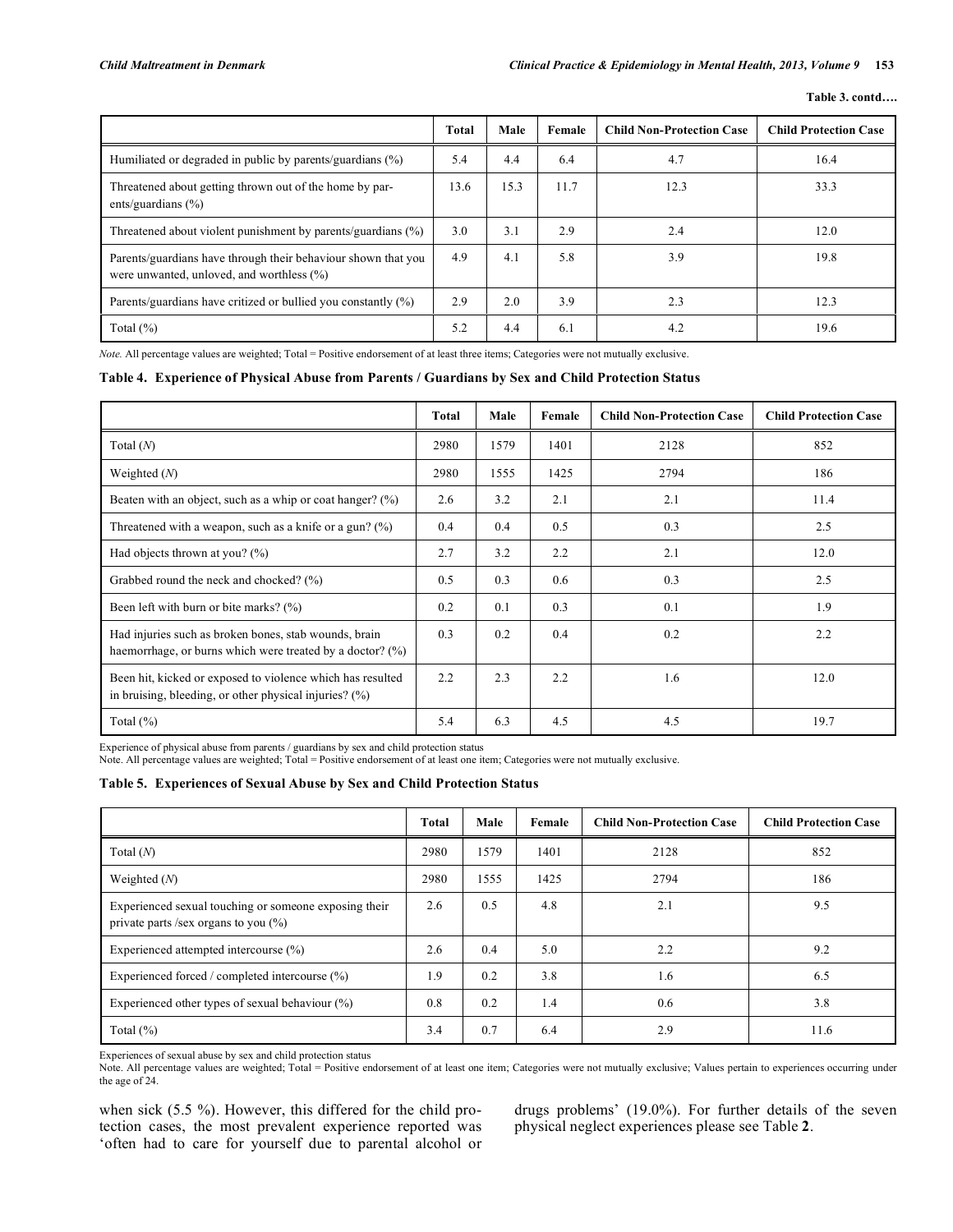#### **Emotional Abuse**

A total of 5.2% of the sample experienced some form of emotional abuse from their parents or guardians under the age of 12. When the sample was split by gender 4.4% of all males and 6.1% of all females reported experiencing emotional abuse. When the sample was split by child protection status a total of 4.2% of non child protection cases reported experiencing some form of emotional abuse at the hands of their parents or guardians. Of those individuals highlighted as a child protection case a total of 19.6% reported experiencing some form of emotional abuse. The most prevalent of emotional abuse experiences across all categories was being threatened about getting thrown out of the home by parents or guardians (Total =  $13.6\%$ ; Males =  $15.3\%$ ; Females = 11.7%; Child non-protection case = 12.3%; Child protection case = 33.3%). For further details of the six emotional abuse experiences please see Table **3**.

#### **Physical Abuse**

A total of 5.4% of the sample experienced some form of physical abuse from their parents or guardians under the age of 12. When the sample was split by gender 6.3% of all males and 4.5% of all females reported experiencing physical abuse. The most prevalent experience reported was having an object throw at them (2.7%) and being hit with an object, such as a whip or coat hanger (2.6%). The most prevalent experience reported by males remained consistent with that reported by the full sample (having an object throw at them and being hit with an object; both 3.2%). The most prevalent experiences reported by females was having objects thrown at them (2.2%) and being hit, kicked, or exposed to violence resulting in injury (2.2%). When the sample was split by child protection status a total of 4.5% of non child protection cases reported experiencing some form of physical abuse at the hands of their parents or guardians. The most prevalent of which was again consistent with that reported by the full sample and by males (having an object throw at them and being hit with an object; both 2.1%). Of those individuals highlighted as a child protection case a total of 19.7% reported experiencing some form of physical abuse. The most prevalent of which was having an object thrown at them (12.0%). For further details of the seven physical abuse experiences please see Table **4**.

#### **Childhood Sexual Abuse**

Four questions enquired about types of childhood sexual abuse experiences occurring under the age of 24. In total, 3.4% of the sample (Males =  $0.7\%$  & Females =  $6.4\%$ ; Nonchild protection =  $2.9\%$  & Child protection =  $11.6\%$ ) experienced sexual abuse under the age of 24. In the total sample, the most prevalent experiences reported were having experienced sexual touching or someone exposing their private parts or sex organs and attempted intercourse (both 2.6%). When split by gender the most prevalent experience for males was having sexual touching or someone exposing their private parts or sex organs (0.5%). For females the most prevalent experience was attempted intercourse (5.0%). When split by child protection status the most prevalent experience for non child protection cases was attempted intercourse (2.2%). For child protection cases the most prevalent experience was having sexual touching or someone exposing

their private parts or sex organs (9.5%). For further details of the specific types of sexual abuse across gender and child protection status please see Table **5**.

#### **DISCUSSION**

The current study aimed to conduct a detailed assessment of the prevalence of childhood maltreatment in Denmark while also assessing whether childhood abuse varies as a function of gender or child protection status. Participants were asked questions regarding specific experiences of four types of maltreatment; physical neglect, emotional abuse, physical abuse and sexual abuse. In total, 3.0% of the sample experienced physical neglect, 5.2% experienced emotional abuse, 5.4% experienced physical abuse, and 3.4% experienced sexual abuse from parents or guardians. It is notable that much of the preceding literature in relation to childhood abuse has focused on childhood sexual abuse [10]. However, in addition to sexual abuse, a UK based prevalence study conducted by May-Chahal and Cawson [10] also addressed the prevalence of physical abuse, neglect, and emotional abuse. They concluded that the prevalence of serious physical abuse was 7%, compared to the 5.4% prevalence of physical abuse in the current study. These estimates lie centrally to the range of estimates reported from both UK (15%)  $[17]$  and US  $(2.3\%)$   $[18]$  studies in relation to levels of severe physical violence against children. In relation to the prevalence of neglect, the May-Chahal and Cawson [10] study reported a UK prevalence of 6% compared to the Danish prevalence of 3.0%. With regards to the prevalence of emotional abuse, the UK prevalence was reported at 6% compared to the Danish prevalence of 5.2%. The specific items in relation to neglect and emotional abuse are similar across both the current study and the May-Cahal & Cawson [10] study. This is notable given that May-Chahal and Cawson [10] stated that "There have been no prevalence studies using a comprehensive set of behavioural items to measure emotional abuse or neglect and no two studies measure the same items." (p. 981).

With regards to sexual abuse, the May-Cahal and Cawson [10] UK study reported a total prevalence of 10% compared to the total prevalence of 3.4% reported for the current study. However, it is important to note that there are vast differences between these two studies in relation to the items which pertain to the experiences of sexual abuse. For example, the May-Cahal and Cawson [10] study assessed sexual abuse under the age of 16 in relation to whether or not such was contact or non-contact sexual abuse and in relation to who was the perpetrator of the abuse (i.e., parent/carer; other relative; other known people; or stranger/person just met). The current study asked a number of questions pertaining to specific types of sexual abuse experiences (cf. Table **5**). Interestingly, the May-Cahal and Cawson [10] study reported that when asked about the experiences of contact sexual abuse under the age of 16, by parents or carers, the reported prevalence was 1%. The prevalence of non-contact sexual abuse was less than 1%. Notably, albeit that the sexual abuse experiences questions were asked in relation to events occurring under the age of 24, the current study also asked one direct, yet broad question in relation to the experience of sexual abuse under the age of 13. This question, thus experience of sexual abuse under the age of 13 was endorsed by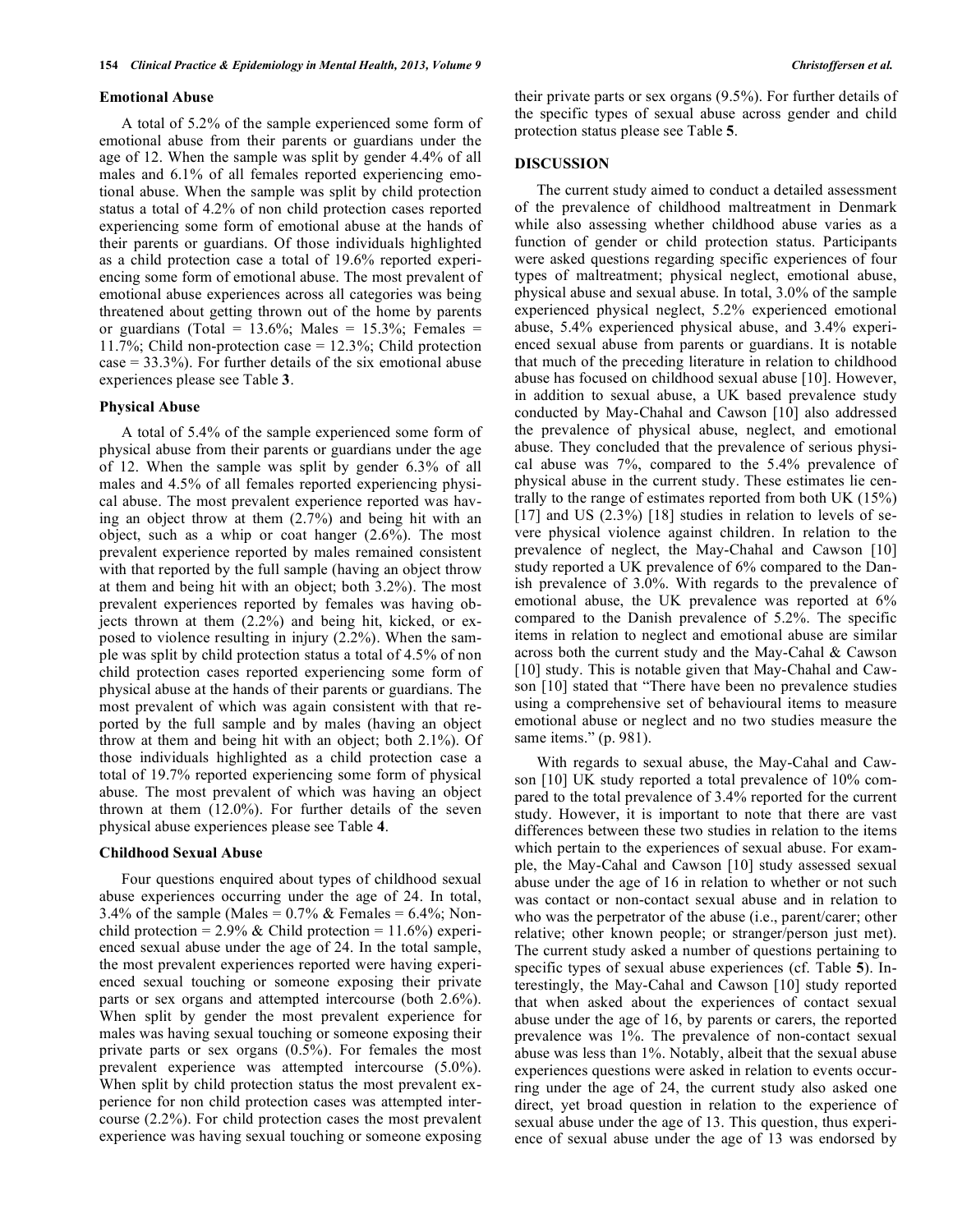1% of the total sample. More recently, Elklit and Petersen [7] conducted a study assessing the prevalence of 19 traumatic experiences in adolescents aged 14 and 15 years across four countries; Denmark (*N*=390), Iceland (*N*=206), Lithuania (*N*=183), and the Faeroe Islands (*N*=687). The total sample consisted of 1466 students. Three of the 19 experiences were sexual abuse, physical abuse, and severe childhood neglect. Results concluded that although these events were among the least prevalent of the traumatic experiences, physical abuse was experienced by 5% of the sample, sexual abuse was experienced by 4% of the sample, and severe childhood neglect was experienced by 4% of the sample. When broken down by individual countries, the prevalence of these traumas for Denmark alone was reported as: physical abuse 3.6%, severe childhood neglect 3.1%, and sexual abuse 1.5%. The current results report higher rates of physical abuse (5.4%) and sexual abuse (3.4%) in Denmark but similar rates for neglect (3.0%). However, as noted in the introduction, methodological and sample age variations can significantly alter the reported prevalence rates and thus hinder comparison between studies, even when the population of interest belongs to the same country.

#### **GENDER**

Gender differences in the prevalence of childhood sexual abuse has been of particular interest to researchers. Indeed, studies of sexual abuse by gender have been conducted in the UK and the US. A UK based study estimated that 5% of girls compared to 2% of boys experienced sexual abuse which included penetration or coerced masturbation [19]. Notably, US based studies report higher prevalence rates of sexual abuse compared to the UK prevalence rates. Indeed, two meta-analytic studies have been conducted. The first concluded that the prevalence of sexual abuse as experienced by females ranged from 12-17% as compared to the 5-8% of males experiencing sexual abuse [20]. The second concluded that the prevalence of sexual abuse as experienced by females ranged from 8-30% as compared to the 2-16% of males experiencing sexual abuse. Finkelhor [13] conducted a review in which he reported that non US studies estimate that approximately 20% of females compared to 10% of males experience sexual abuse. Elklit and Petersen [7] reported that sexual abuse had been experienced by 1.3% of females compared to 0.25% of male Danish adolescents. The current study, using more specified behavioural items, reported a higher prevalence of sexual abuse in both females (6.4%) and males (0.7%). However, it is important to note that sexual abuse often goes unreported particularly with regard to male victims. Indeed, a review regarding the sexual abuse of male children and adolescents reported that there is a high level of secrecy surrounding the sexual abuse of boys [21].

The current study concluded that a higher percentage of females reported experiencing all types of abuse with the exception of physical abuse. Indeed, these results support those of previous studies. For example, MacMillan *et al.* [22] examined the Ontario Health Survey and concluded that physical abuse was reported more often by males compared to females. Likewise, May-Chahal and Cawson [10] reported more males compared to females had experienced 'violent treatment from anyone' or 'serious physical abuse from a

parent / carer'. With regards to emotional abuse and physical neglect, the May-Chahal and Cawson [10] study supported the current findings as they also reported that females more often report emotional abuse and physical neglect (defined as absence of physical care) than males.

#### **Child Protection Status**

The current study revealed that a higher percentage of children defined as a child protection case (i.e., a case where the council, according to the files of local social workers, had provided support for the child and the family or had organised the childs placement with a foster family due to concerns about the well-being and the development of the child), reported experiencing all four types of childhood abuse compared to those not defined as a child protection case. However, it is important to note that these cases may have been referred for support because of the experience of childhood maltreatment and have not necessarily experienced maltreatment as a function of being in care. However, this finding is not particularly surprising given that children and adolescents who are in care are often regarded as those individuals in society who are the most vulnerable [23]. Notably, however a child protection case within the current study is not necessarily a child who is placed in care away from the home. This highlights issues with the definition of a child protection case, further highlighting issues with making comparisons between studies.

#### **Strengths and Limitations**

The current study is a nationally representative study of 24 year olds in Denmark. Furthermore, the current study enquires about specific abuse experiences rather than simply enquiring whether or not an individual experienced a broadly defined type of abuse. Moreover, we surveyed the individuals who potentially experienced the abuse rather than surveying parents about whether or not they perpetrated abuse. The current study is however not without limitation. First, the study achieved a response rate of 63%. Generally, this is regarded as typical for population survey data; nevertheless it raises questions in relation to how those who participated differed from those who choose not to participate. In particular, it is possible that those who choose not to participate were more likely to have experienced maltreatment. Ultimately, this may result in a reduction of the true rate of maltreatment within the Danish population. This is however, a relatively common and often hard to avoid methodological limitation of many studies attempting to assess the true prevalence of childhood maltreatment. Second, the physical neglect, emotional abuse, and physical abuse items were asked in relation to specific experiences which occurred under the age of 12, whereas the sexual abuse items were asked in relation to experiences which occurred under the age of 24. Although this potentially inflated the prevalence of sexual abuse experiences, we did enquire about sexual abuse aged 12 or under, using a single direct question. This resulted in a prevalence of sexual abuse of 1%. We can speculate that the higher prevalence of sexual abuse is related to the additional time-frame however we must also consider that the literature on sexual abuse reports that estimates of prevalence based on Yes/No reports of any sexual abuse experience, often results in underestimates of prevalence compared to an approach that enquires about specific sexual